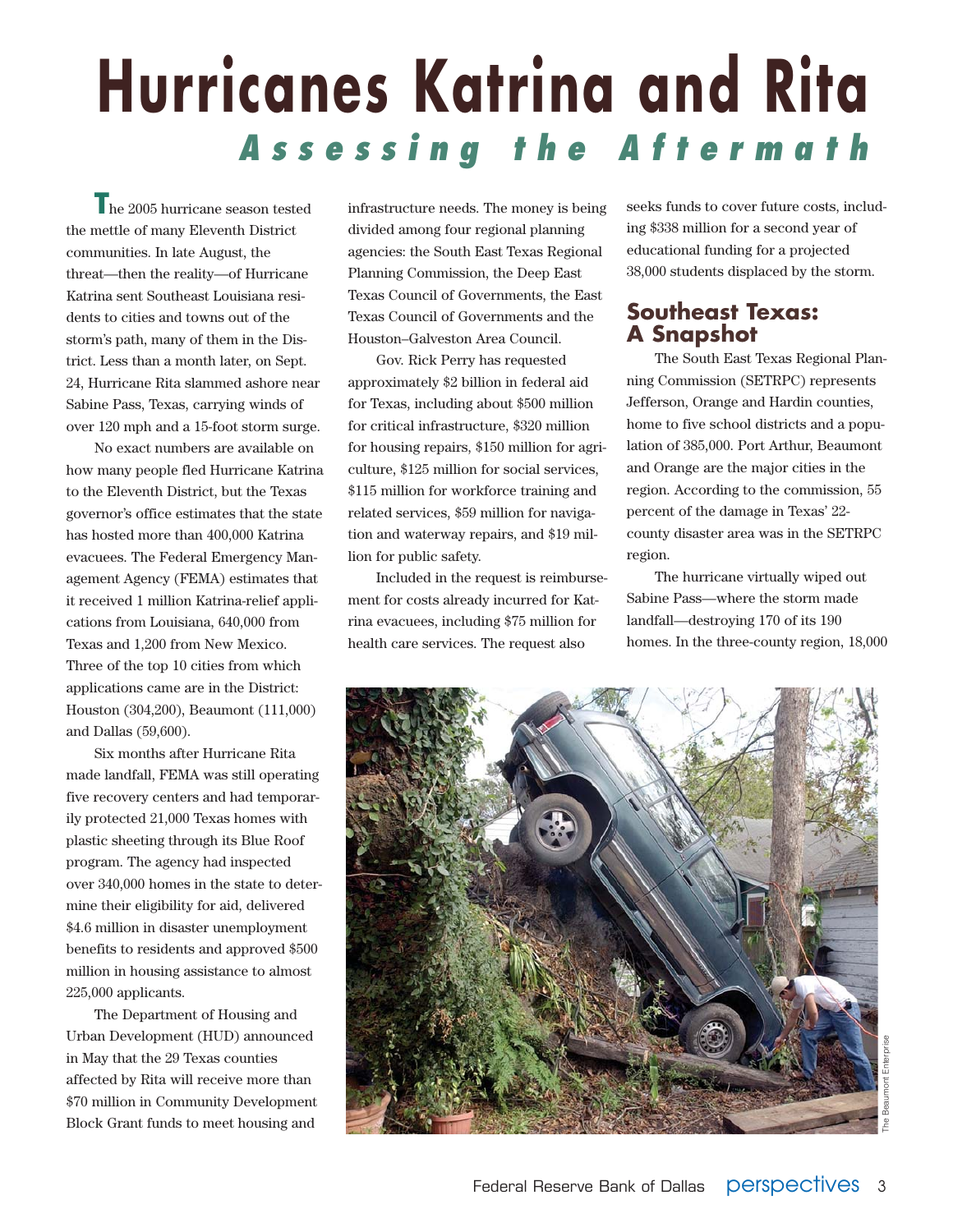#### **Residential Real Estate Damage in Southeast Texas**

| <b>Jefferson County</b>                                          |               |
|------------------------------------------------------------------|---------------|
| 55,146 homes                                                     | \$286,759,200 |
| 5.348 rental units                                               | \$27.809.600  |
| <b>Orange County</b>                                             |               |
| 21,981 homes                                                     | \$114,301,200 |
| 513 rental units                                                 | \$2,667,600   |
| <b>Hardin County</b>                                             |               |
| 13,245 homes                                                     | \$68,874,000  |
| 150 rental units                                                 | \$780.000     |
| Total                                                            | \$501,191,600 |
| <b>NOTE:</b> Data are estimates for December 2005.               |               |
| <b>SOURCE:</b> South East Texas Regional Planning<br>Commission. |               |

homes had little or no insurance. FEMA can reimburse up to \$5,200 per household to repair uninsured damage and up to \$10,500 for replacing a primary residence that was destroyed. Because most of the houses need \$15,000 to \$30,000 in repairs, the money will not be nearly enough to help homeowners rebuild.

#### **Housing**

The SETRPC sees a housing shortage as the biggest issue the region must deal with. Contractors occupy many of the area hotel rooms that might otherwise be available for evacuees. Those who repair their houses while their neighbors abandon or fail to fix theirs face devaluation of their property. The smaller tax base that results means lower revenues for school districts and other government entities.

The Texas Department of Housing and Community Affairs' (TDHCA) HOME Program has allocated \$2 million each to Jefferson, Orange and Hardin counties for rehabilitating owner-occupied housing for households at or below 80 percent of median income, and almost \$3 million to nine other counties in East and Southeast Texas. TDHCA has distributed \$3.5 million in Low-Income Housing Tax Credits for multifamily units.

A HUD–HOME–Orange County consortium has approximately \$1.2 million in rehab funds and down-payment assistance available through its regular HOME allocation. Southeast Texas will receive more than half the \$70 millionplus in Community Development Block Grant funds allocated for Texas disaster assistance.

Jefferson County Judge Carl Griffith





Jr. says his office continues to receive calls daily from disabled, elderly and other individuals unable to repair their homes. In a single month, his office received more than 4,000 calls for assistance.

In a letter to HUD, Griffith wrote: "One disabled gentleman informed me that he and his wife are confined to living in their garage because they cannot afford to repair their mold-infested home. An 82-year-old gentleman lost all of his furniture and personal belongings when his home was damaged to the point of condemnation.… A single mother lost the family home when a tree fell across the bedrooms and the kitchen…. She has been suffering from high blood pressure and hypertension for the past few months. Her nine-yearold son has not been able to focus and is despondent, and he is now failing school."

Griffith explains that his county's resources are stretched especially thin because after Katrina hit, the county sheltered more than 27,000 evacuees and provided them with social services.

#### **The Economy**

The SETRPC reports that Hurricane Rita damaged or destroyed about half of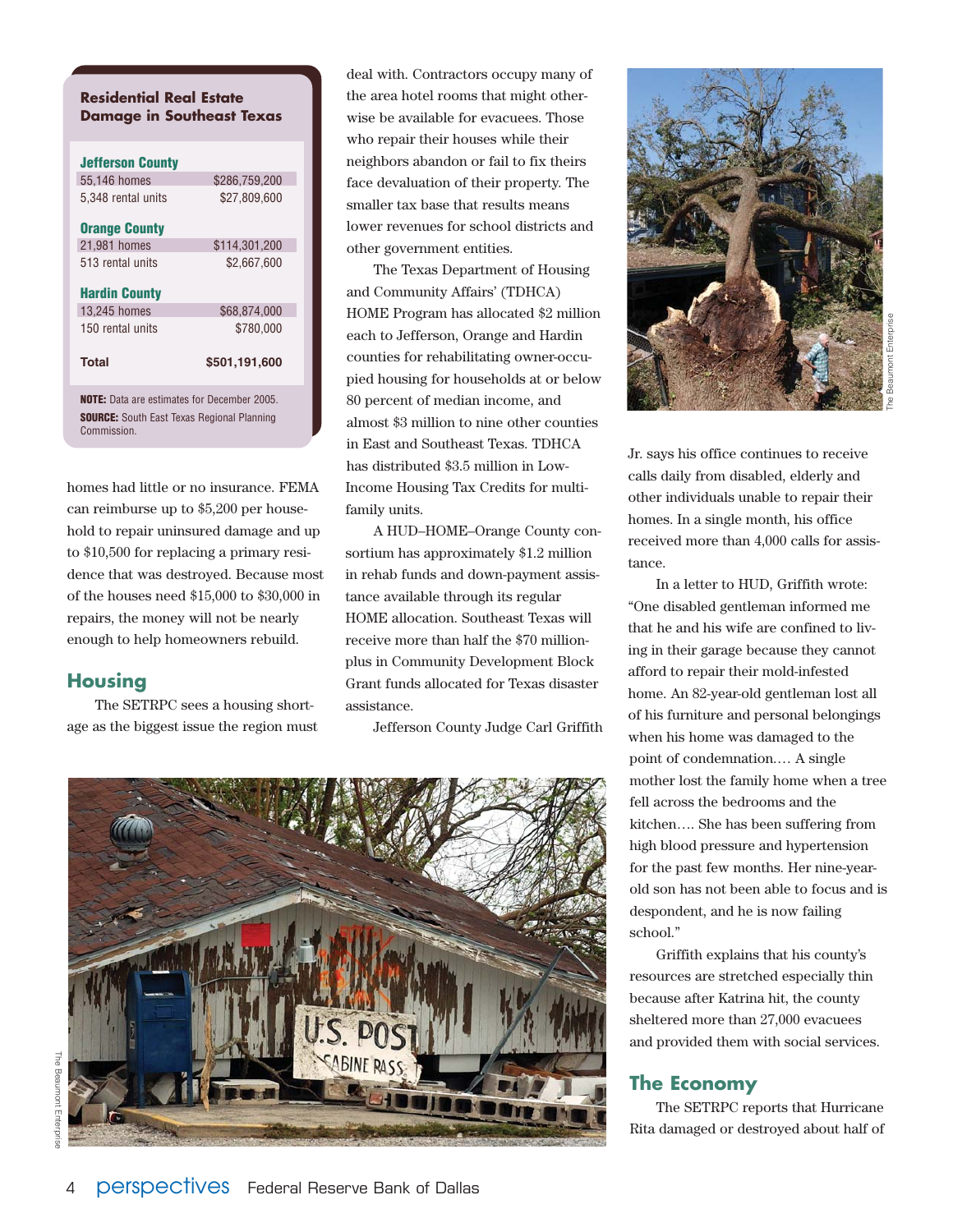East Texas' marketable timber, which is used for building materials, cardboard and plywood products. The Deep East Texas Council of Governments is compiling data on the long-term impact of the \$800 million loss to the region's No. 1 industry, but Executive Director Walter Diggles says a diversifying economy is cushioning the impact. The industry realized years ago it was harvesting and clear-cutting faster than trees could regrow, he explains. In response, many lumber companies have sold off property to developers and other investors. While the economy has lost timber-related jobs, the region has been working to attract tourism and retirees to its lake areas. Clearly, Hurricane Rita has made this diversification more critical.

Thousands of jobs will be created in the Port Arthur area in the near future as a result of \$10 billion in refinery expansions and new liquefied natural gas facilities. While the influx of consumer dollars will benefit the economy, the increased demand for housing is pressuring a market already stretched thin. Tremendous building is going on to meet this need, says Greater Beaumont Chamber of Commerce President Jim Rich. "Tax credit projects are in the works, damaged homes are being refurbished, and three or four hotels are going up."

Small businesses face their own challenges. According to the SETRPC, six months after Hurricane Rita hit, an estimated 35 percent of small businesses remained closed and the Small Business Administration (SBA) was still inundated with applications. In a typical year, the agency approves about \$1 billion in disaster loans. The SBA reports that from September 2005 to April 2006, it approved a total of \$7.5 billion in such loans for businesses and residents affected by Katrina and Rita.

The SBA had disbursed only about \$690 million of the \$7.5 billion, in part because money is distributed as work is completed. Other factors are also at play. Many applicants haven't returned closing documents. They are waiting to see if other homeowners and businesses are returning to their neighborhoods, what new building code requirements will be imposed, how big their insurance settlements will be and when the money will arrive. They're also trying to decide if they want to take on more debt.

To help small businesses stay afloat while waiting for SBA and insurance money, the Greater Beaumont Chamber of Commerce is managing SB Alliance Capital, a regional organization that has had \$1.2 million to use for bridge loans of up to \$15,000 each. The one-year, zero interest rate loans are available in six counties—three in Southeast and three in Deep East Texas.